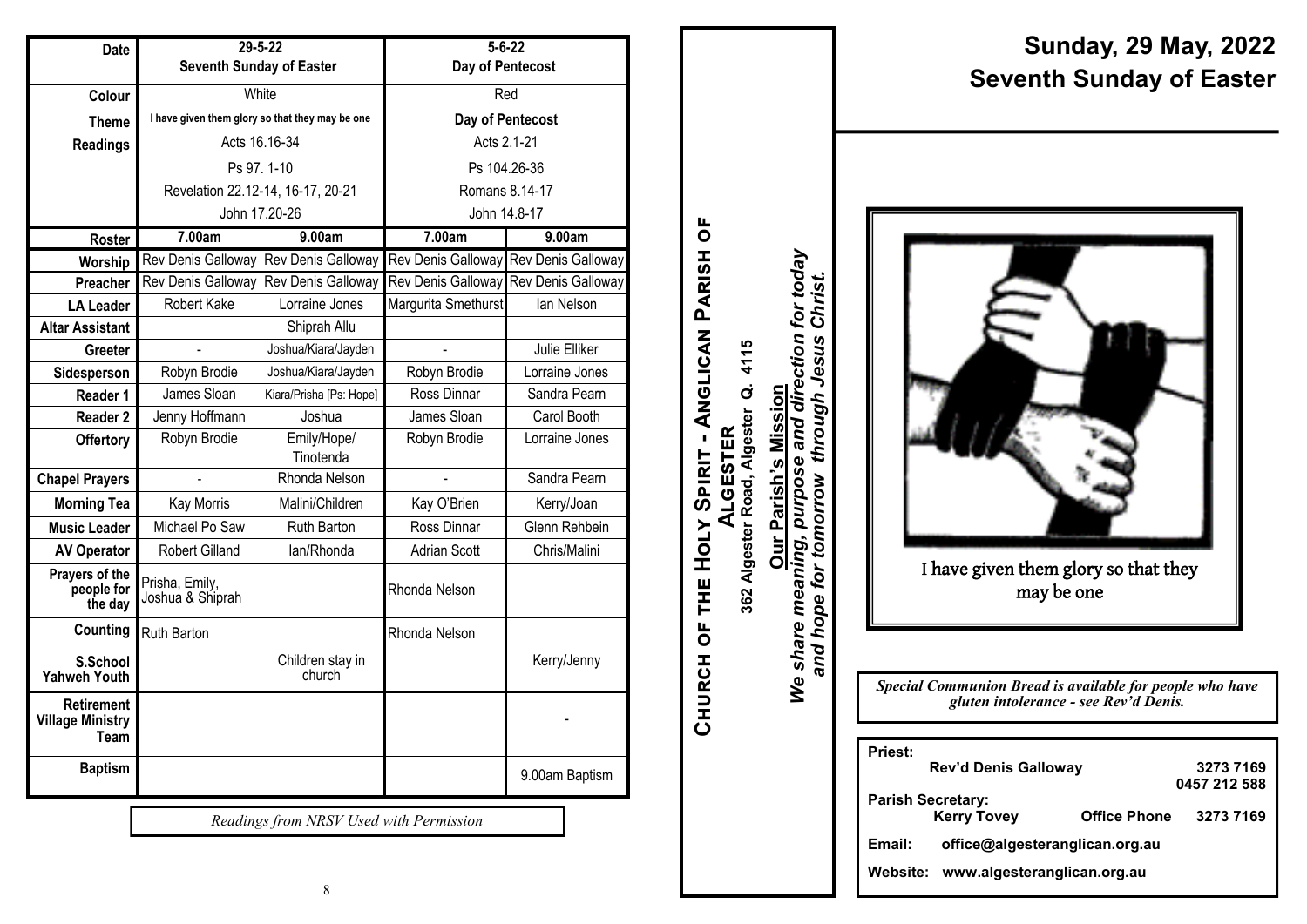## **Service Times**

**CHURCH OF THE HOLY SPIRIT** 362 Algester Road, Algester

**HOLY COMMUNION**

*Sundays 7.00am & 9.00am*

**SUNDAY SCHOOL & YAHWEH YOUTH** *Sundays during 9.00am worship* **Baptisms, Weddings and Pastoral Services by arrangement**

**Pastoral Care & Home Communions**

Rev'd Denis Galloway 0457 212 588

# **Contacts Details**

#### **CLERGY**

**Rev'd Denis Galloway** 3273.7169 0457 212 588 rector@algesteranglican.org.au

#### **PARISH COUNCIL MEMBERSHIP - 2022**

| Ruth Barton                                                 | Parish Nominator 0402 039 995                               |              |  |  |
|-------------------------------------------------------------|-------------------------------------------------------------|--------------|--|--|
|                                                             | <b>Dianne Bocquée</b> Parish Councillor<br>Parish Nominator | 3800 5984    |  |  |
|                                                             | <b>Alan Edgecomb</b> Parish Councillor                      | 0410 555 685 |  |  |
|                                                             | <b>Joan Harvey</b> Parish Treasurer                         | 0400 787 558 |  |  |
| <b>Rosemary Kake Synod Rep</b><br>0435 277 298              |                                                             |              |  |  |
| Rhonda Nelson Churchwarden                                  |                                                             | 0412 720 016 |  |  |
| lan Nelson                                                  | Parish Councillor<br>Parish Nominator                       | 0402 321 419 |  |  |
| Kay O'Brien                                                 | Churchwarden                                                | 0438 833 617 |  |  |
| Malini Ramachandrom<br>0434 114 496<br>Svnod Rep<br>Cont'd… |                                                             |              |  |  |

| <b>Adrian Scott</b> | Churchwarden      | 0449 824 748 |
|---------------------|-------------------|--------------|
| <b>Kerry Tovey</b>  | Parish Councillor | 0416 287 120 |

#### **PARISH MINISTRY CONTACTS**

| Cursillo                     | Dianne Bocquée 3800 5984   |
|------------------------------|----------------------------|
| <b>Home Communions</b>       | Parish Office 3273 7169    |
| <b>Home Groups</b>           | Parish Office 3273 7169    |
| <b>KYB - Know Your Bible</b> | Jan Tully 0407 675 006     |
| Ladies' Group                | Kerry Tovey 0416 287 120   |
| <b>Mainly Music</b>          | Jenny Bullock 0439 847 979 |
| Men's Group                  | Hugh Everton 0412 091 479  |
| MU Australia                 | Jenny Bullock 0439 847 979 |
| <b>Prayer Ministry</b>       | Parish Office 3273 7169    |
| <b>Sunday School</b>         | Parish Office 3273 7169    |

## **Prayers of the children:**

#### *Prisha's Prayer*

Dear Lord, thank you for giving us the opportunity to gather in your holy presence to praise and worship you. We pray that more people come to our church and know you. Help everyone who is going through hard times mentally and financially because of Covid. We also pray that anyone who does not have a job, to get one and that there will be a pay rise for whoever needs it. Please be with us, protect us and bless us. Fill us with your Holy Spirit. I pray all these things in the name of our precious Saviour Lord Jesus Christ.

Lord, hear us - **Lord hear our prayer**

### *Emily's Prayer*

Dear God, please support all the sick and restore them to full health. Their families must be very worried about them. Please guide them through this difficult time. Your kindness is the most amazing gift.

Lord, hear us - **Lord, hear our prayer**

### *Joshua's Prayer*

Almighty God, I pray for the weak and the poor. I pray that you will guide and help them thrive so they are able to take care of themselves. And as a church, give us a kind and compassionate heart to reach out to people in need.

Lord, hear us - **Lord, hear our prayer**

### *Shiprah's Prayer*

Dear Lord, we praise you and thank you for being here for us. We ask that this church can grow in size and numbers so that we have more people worshipping you. We also ask that you save those who are struggling with war right now, like the people of Ukraine and Russia and any other countries that are experiencing the turmoil and are struggling to survive. We pray that you save all of the families there and provide them with food and shelter and the basic necessities that every human needs. We ask that your divine judgement falls upon those who are in the wrong and merciful blessings and salvation on those who are in pain and in agony. Protect your people and end the wars Lord Jesus. May your peace spread to everyone as well as your kindness. We ask these things humbly in the name of our precious Saviour, Lord Jesus Christ.

Lord, hear us - **Lord, hear our prayer**

Accept our prayers through Jesus Christ our Lord, who taught us to pray, **Our Father in heaven ..**

*Prayers compiled by Prisha, Emily, Joshua and Shiprah*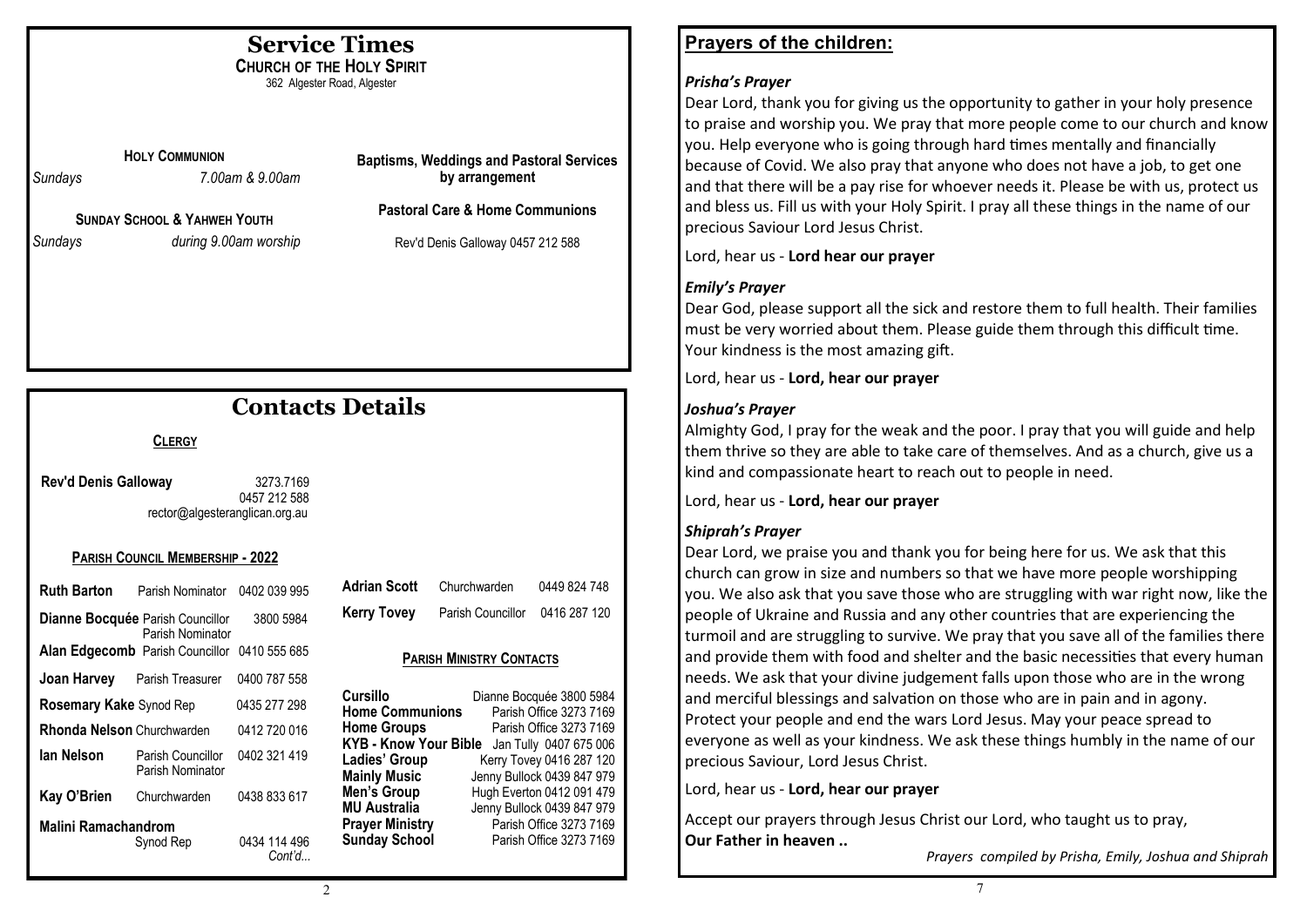# **CAFÉ & CAR WASH Saturday June 4th 8.30 am—12 noon at the church**

If you're out and about, why not drop in for a coffee and enjoy our hospitality!



We will also be holding our Car Wash on this morning so make a note and save your dirty car till then!

# Remember your emergency response:

**R - remove all people from immediate danger A - alert 000 C - confine fire and smoke E - evacuate to assembly area**

Familiarise yourself with emergency posters and evacuation diagrams.

#### *As we pray for those in need …*

Denver Everton; Alice Hudson; Allan; Carol; Dianne; Blake Howe; Katherine; Susan; Tammy, John; Kim; Ray; Karen; Jeanette Stevenson; Tony Johnson; Sally; Murray; Mary and Ian Loweke; Christina; Sam, Jonathan; Sandra S; Michael Selby; Barbara; Carolynn Ford; Zach and family; Bill; Rod; Jenny & Bough; Paul; Carita; Thelma

**WORKING BEES SATURDAY 11 JUNE & SATURDAY 25 JUNE 7.30AM**

*NOTE IN YOUR DIARY NOW!*



Jobs will be listed on the morning. There is a lot of tidving up to do in our grounds as well as tree trimming as directed.

We ask that you please bring your own equipment.

### GREETING CARDS

Please have a look at the assorted greeting cards in the box on the table at the back of the church. Each one has a Christian message and is priced at \$1.20.

These cards are supplied by the Anglican Mothers' Union.

## **W.I.S.H - What's In Store Here**

### **Sunday, May 29, 2022**

**Today 7.00am Holy Communion 9.00am Holy Communion**

## **Forthcoming Events**

**Friday, 3 June 10.00am Mainly Music Saturday, 4 June 8.30am - 12 noon Saturday Café & Car Wash Saturday, 11 June 7.30am Working Bee Saturday, 18 June 9am-midday Open Prayer Morning Tuesday, 21 June 7.00pm Parish Council Saturday, 25 June 7.30am Working Bee**

Wednesday, 8 June<br> **No HC Service or MU Branch Meeting<br>
MU Deanery Day at Coorparoo<br>
MU Deanery Day at Coorparoo MU Deanery Day at Coorparoo** 

*MISSION - MAY*

**Anglican Aid Abroad**